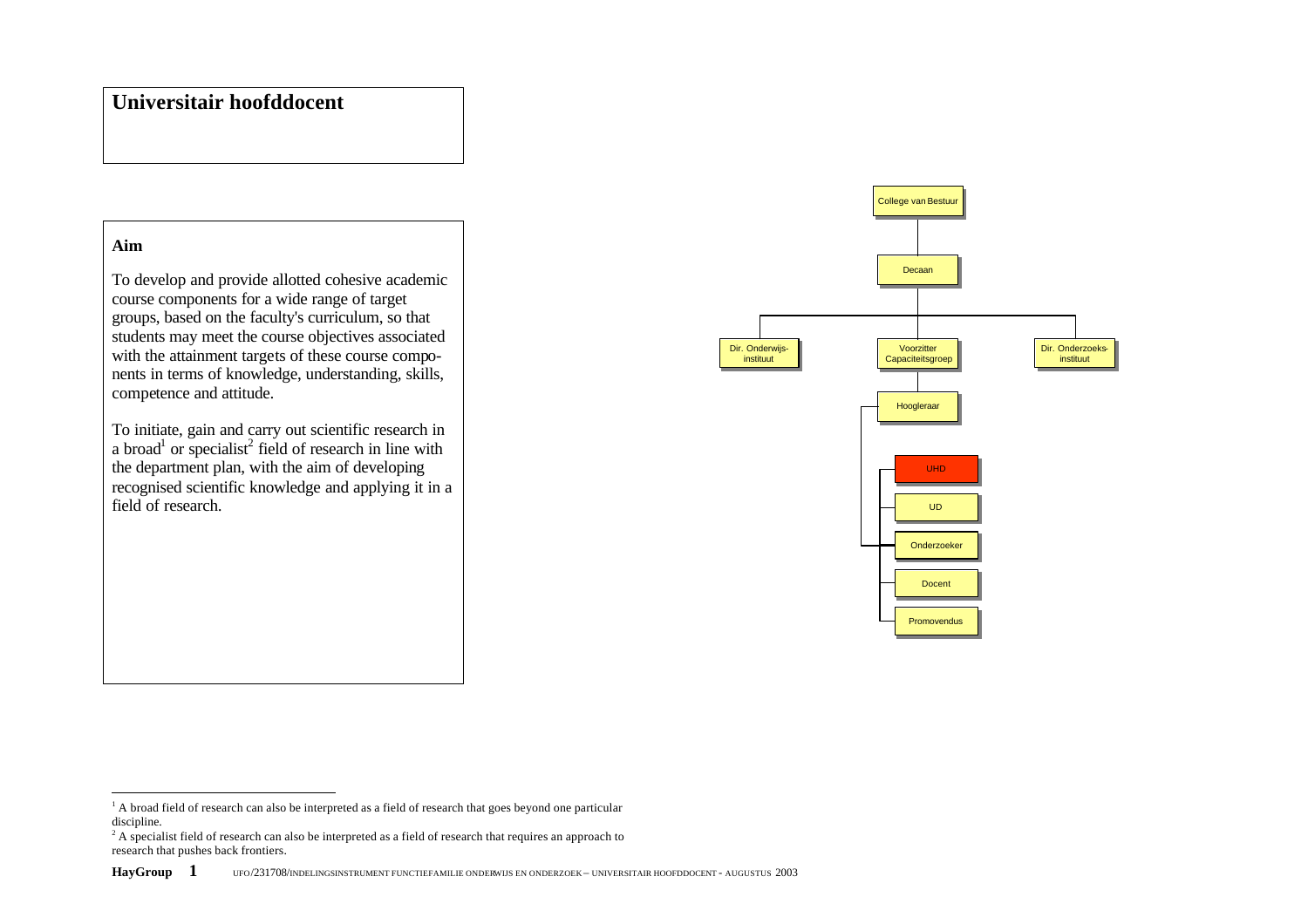| <b>TARGET AREAS</b>                                                                                                                                                                                                                   |                                                                                               |                                                                                                                                                    |                                                                                                                                                                                                                                                                                                                                                                                                                                                                                                                                              |
|---------------------------------------------------------------------------------------------------------------------------------------------------------------------------------------------------------------------------------------|-----------------------------------------------------------------------------------------------|----------------------------------------------------------------------------------------------------------------------------------------------------|----------------------------------------------------------------------------------------------------------------------------------------------------------------------------------------------------------------------------------------------------------------------------------------------------------------------------------------------------------------------------------------------------------------------------------------------------------------------------------------------------------------------------------------------|
| <b>Core Activity</b>                                                                                                                                                                                                                  | <b>Scope</b>                                                                                  | <b>Result</b>                                                                                                                                      | <b>Activities</b>                                                                                                                                                                                                                                                                                                                                                                                                                                                                                                                            |
| <b>Educational Development</b>                                                                                                                                                                                                        |                                                                                               |                                                                                                                                                    |                                                                                                                                                                                                                                                                                                                                                                                                                                                                                                                                              |
| To analyse students' level of educa-<br>tion and the needs of society                                                                                                                                                                 | Faculty's curriculum<br>Cohesion with other teaching<br>components within the cur-<br>riculum | Content, teaching, testing<br>method(s) and composition of<br>the allotted course components                                                       | Keep up to date with relevant national and international developments in own field of<br>education<br>Initiate the setting up of new course components or alter established ones in consulta-<br>$\bullet$<br>tion with appropriate colleagues, based on relevant developments<br>Select relevant literature and teaching methods<br>$\bullet$<br>Formulate teaching material and assignments<br>$\bullet$                                                                                                                                   |
| <b>Teaching</b><br>$\overline{2}$                                                                                                                                                                                                     |                                                                                               |                                                                                                                                                    |                                                                                                                                                                                                                                                                                                                                                                                                                                                                                                                                              |
| To prepare and carry out allotted<br>course components for the benefit<br>of a wide range of target groups                                                                                                                            | Faculty's curriculum<br>Stated study load<br>Norms and attainment targets                     | Achievement of the established<br>course objectives with regard to<br>students' knowledge, under-<br>standing, competence, skills and<br>attitudes | Integrate research results into teaching<br>Prepare and hold programme meetings for students, provide potential students with<br>information<br>Create the right conditions for the learning process by applying teaching methods<br>$\bullet$<br>Supervise and coach students in the learning process during programme meetings<br>Supervise and assess students' work placement assignments and final projects and<br>$\bullet$<br>theses                                                                                                  |
| 3<br><b>Testing</b>                                                                                                                                                                                                                   |                                                                                               |                                                                                                                                                    |                                                                                                                                                                                                                                                                                                                                                                                                                                                                                                                                              |
| To test the academic achievement,<br>using assessment methods devel-<br>oped and/or approved by the<br>educational institute for this                                                                                                 | Established norms for the<br>faculty curriculum                                               | An objective assessment of the<br>extent to which the student has<br>attained the required level                                                   | Initiate the setting up of new forms of interim and final examination questions or alter<br>current questions based on relevant developments<br>Hold both oral and written interim and/or final examinations<br>$\bullet$<br>Assess interim/final examinations and award marks<br>$\bullet$                                                                                                                                                                                                                                                  |
| purposturse Evaluation                                                                                                                                                                                                                |                                                                                               |                                                                                                                                                    |                                                                                                                                                                                                                                                                                                                                                                                                                                                                                                                                              |
| To contribute to the evaluation of<br>the framework and implementation<br>of course components, including<br>making proposals with regard to<br>possible improvements to teaching<br>and/or the content of these course<br>components | Established quality criteria,<br>content and objectives in the<br>faculty's curriculum        | Enabling students to attain the<br>course objectives more effec-<br>tively                                                                         | Evaluate and, if necessary, adjust own course components<br>Formulate and implement proposals for improving own and other related teaching<br>$\bullet$<br>components<br>Take part in internal working groups and discussions on programme evaluations<br>$\bullet$<br>Analyse course components with students and Docenten<br>$\bullet$<br>Contribute towards evaluation reports about the framework and implementation of the<br>$\bullet$<br>curriculum or parts of it<br>Provide information to programme review committees<br>$\bullet$ |
| <b>Course Co-ordination</b><br>5                                                                                                                                                                                                      |                                                                                               |                                                                                                                                                    |                                                                                                                                                                                                                                                                                                                                                                                                                                                                                                                                              |
| To co-ordinate the development<br>and implementation of allotted<br>course components                                                                                                                                                 | Faculty's curriculum                                                                          | Achievement of educational<br>objectives                                                                                                           | Encourage harmonisation of development and implementation of course components<br>Promote cohesion, both methodologically and as regards content, between course<br>$\bullet$<br>components<br>Give assignments and instructions to academic and teaching support staff and monitor<br>$\bullet$<br>progress and the quality of the work<br>Assist in recruiting, selecting and assessing teaching support staff<br>$\bullet$                                                                                                                |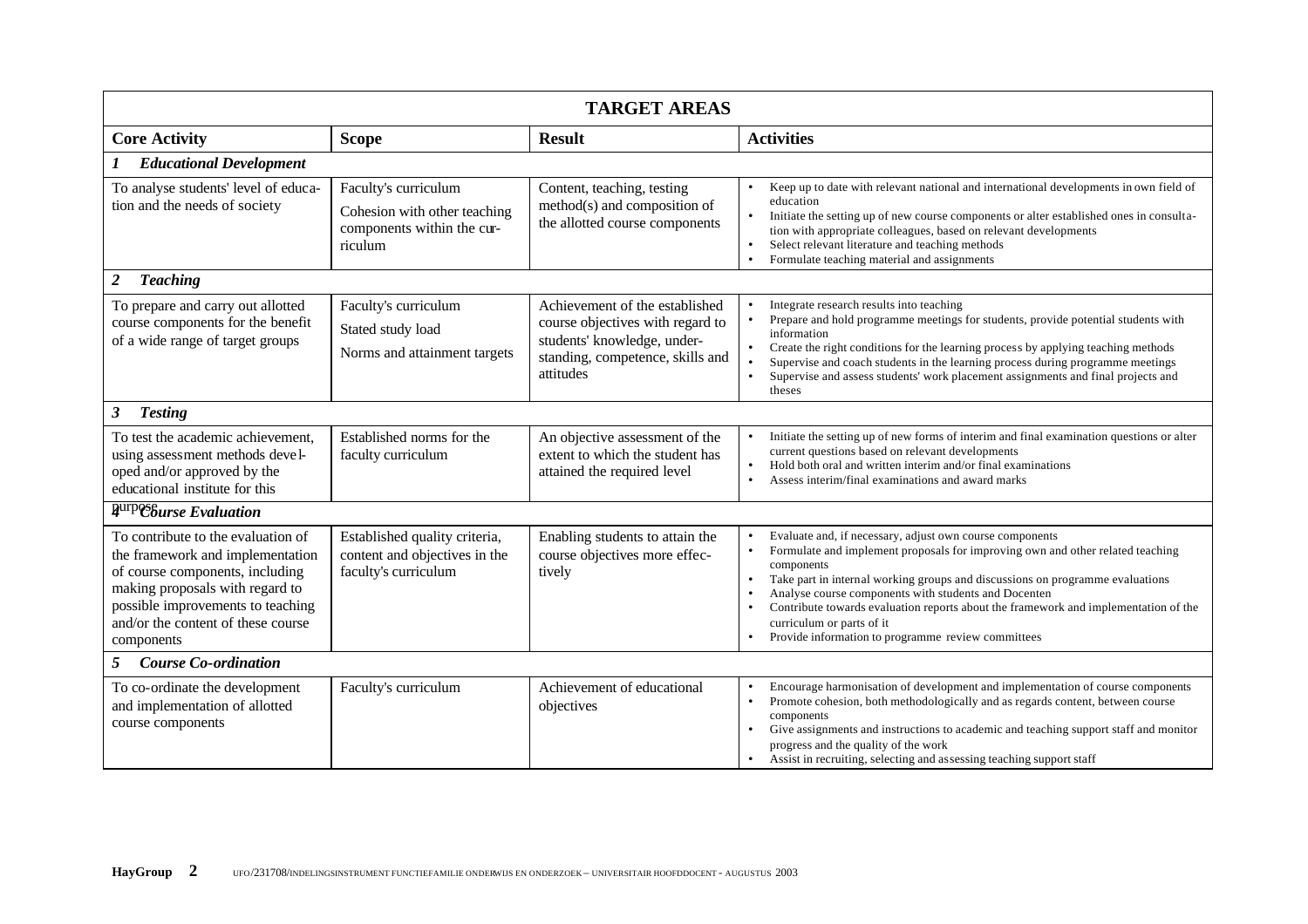| <b>TARGET AREAS</b>                                                                                                                                                                                                                                     |                                                                                        |                                                                                                                                                                                             |                                                                                                                                                                                                                                                                                                                                                                                                                                                                                                                                                                |
|---------------------------------------------------------------------------------------------------------------------------------------------------------------------------------------------------------------------------------------------------------|----------------------------------------------------------------------------------------|---------------------------------------------------------------------------------------------------------------------------------------------------------------------------------------------|----------------------------------------------------------------------------------------------------------------------------------------------------------------------------------------------------------------------------------------------------------------------------------------------------------------------------------------------------------------------------------------------------------------------------------------------------------------------------------------------------------------------------------------------------------------|
| <b>Core Activity</b>                                                                                                                                                                                                                                    | <b>Scope</b>                                                                           | <b>Result</b>                                                                                                                                                                               | <b>Activities</b>                                                                                                                                                                                                                                                                                                                                                                                                                                                                                                                                              |
| <b>Acquisition of Contract Research and Contract Teaching</b><br>6                                                                                                                                                                                      |                                                                                        |                                                                                                                                                                                             |                                                                                                                                                                                                                                                                                                                                                                                                                                                                                                                                                                |
| To recruit potential commissioning<br>bodies on the basis of analyses of<br>society's needs, as well as writing<br>and submitting research and/or<br>educational proposals, in accor-<br>dance with the commissioning bod-<br>ies' quality requirements | The department's research<br>programme and curriculum                                  | Contracts with potential ma-<br>tional and international partners<br>and financiers for substantive<br>and financial participation                                                          | Initiate the development of non-initial degree programmes<br>Explore the external market for financing and the requirements of potential external<br>$\bullet$<br>partners or research financiers<br>Give account to the commissioning body with regard to work and results<br>$\bullet$<br>Develop and maintain contact with influential Onderzoekers and financiers of educa-<br>$\bullet$<br>tion and research<br>Acquire subsidies<br>$\bullet$                                                                                                            |
| <b>Development of Research</b><br>$\mathcal{I}$                                                                                                                                                                                                         |                                                                                        |                                                                                                                                                                                             |                                                                                                                                                                                                                                                                                                                                                                                                                                                                                                                                                                |
| To analyse research projects and<br>the needs of society                                                                                                                                                                                                | The institute's research pro-<br>gramme                                                | Content and methodology of a<br>research project                                                                                                                                            | Keep up to date with relevant national and international developments in own field of<br>$\bullet$<br>research<br>Initiate the setting up of a new research project based on pertinent developments in<br>$\bullet$<br>consultation with relevant national and international colleagues<br>Formulate a research plan<br>$\bullet$                                                                                                                                                                                                                              |
| <b>Research Process</b><br>8                                                                                                                                                                                                                            |                                                                                        |                                                                                                                                                                                             |                                                                                                                                                                                                                                                                                                                                                                                                                                                                                                                                                                |
| To collect, analyse and interpret<br>research data                                                                                                                                                                                                      | Research plan<br>Scientific criteria<br>Protocols                                      | Solving the research problem as<br>it is defined                                                                                                                                            | Formulate a research plan<br>Verify the definitions of the problem and the working hypotheses with the Hoogleraar<br>$\bullet$<br>Study the literature, attend symposia and congresses and hold discussions with experts<br>$\bullet$<br>in the subject matter<br>Formulate the definition of the problem, working hypotheses and specify the research<br>$\bullet$<br>data required, the research method and the target groups<br>Exchange knowledge with national and international colleague Onderzoekers and<br>$\bullet$<br>experts in the subject matter |
| 9<br><b>Publication of Research</b>                                                                                                                                                                                                                     |                                                                                        |                                                                                                                                                                                             |                                                                                                                                                                                                                                                                                                                                                                                                                                                                                                                                                                |
| To publicise the research results                                                                                                                                                                                                                       | In consultation with fellow<br>authors<br>Criteria for the medium cho-<br>sen for this | Making colleagues partners in<br>the knowledge and insights that<br>have been acquired, as well as<br>receiving feedback on these and<br>improving the position of the<br>area of knowledge | Write articles for publication in recognised scientific journals and specialist journals<br>$\bullet$<br>Write conference papers and give lectures at conferences<br>Give presentations to external organisations<br>$\bullet$<br>Make adjustments to the published articles following comments from reviewers and<br>$\bullet$<br>colleague Onderzoekers                                                                                                                                                                                                      |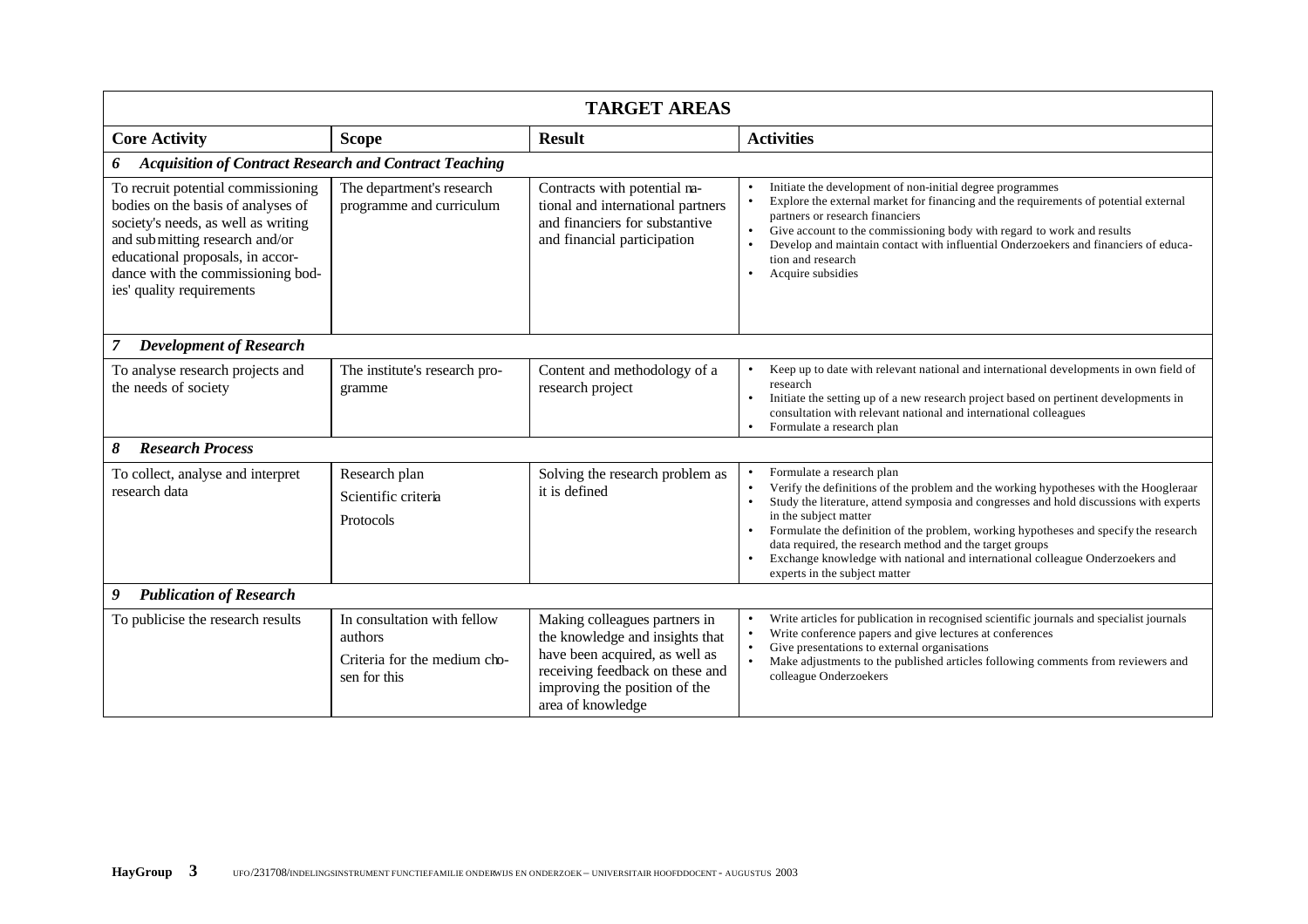| <b>TARGET AREAS</b>                                                                                                                                                                 |                                                                                      |                                                                                                                |                                                                                                                                                                                                                                                                                                                                                                                                                                                   |
|-------------------------------------------------------------------------------------------------------------------------------------------------------------------------------------|--------------------------------------------------------------------------------------|----------------------------------------------------------------------------------------------------------------|---------------------------------------------------------------------------------------------------------------------------------------------------------------------------------------------------------------------------------------------------------------------------------------------------------------------------------------------------------------------------------------------------------------------------------------------------|
| <b>Core Activity</b>                                                                                                                                                                | <b>Scope</b>                                                                         | <b>Result</b>                                                                                                  | <b>Activities</b>                                                                                                                                                                                                                                                                                                                                                                                                                                 |
| 10 Co-ordination of Research                                                                                                                                                        |                                                                                      |                                                                                                                |                                                                                                                                                                                                                                                                                                                                                                                                                                                   |
| To co-ordinate and monitor the<br>cohesion within a research pro-<br>gramme and monitor progress of<br>own research                                                                 | Department plan                                                                      | Achievement of the objectives<br>of the research plan                                                          | Structure the research into research components<br>Encourage consultation between research components<br>Promote cohesion between research components, both methodologically and as regards<br>$\bullet$<br>content<br>Give assignments and work instructions to academic and research support staff and<br>$\bullet$<br>monitor their progress<br>Co-operate in the recruitment, selection and assessment of research support staff<br>$\bullet$ |
| <b>Supervising Students</b><br>11                                                                                                                                                   |                                                                                      |                                                                                                                |                                                                                                                                                                                                                                                                                                                                                                                                                                                   |
| To supervise students, including<br>assessing students' work and pro-<br>gress on their assignments                                                                                 |                                                                                      | Enabling students to complete<br>their assignments within the<br>allotted time                                 | Discuss possible assignments with students<br>Discuss the plan, implementation and progress of the assignment with the students<br>$\bullet$<br>Assess students' assignments and submit the assessment to the Examining Board<br>$\bullet$                                                                                                                                                                                                        |
| 12 Supervising Promovendi                                                                                                                                                           |                                                                                      |                                                                                                                |                                                                                                                                                                                                                                                                                                                                                                                                                                                   |
| To supervise Promovendi in the<br>content of their work on their the-<br>ses and its progress by taking on<br>the role of a doctoral thesis super-<br>visor or assistant supervisor | Following consultation with<br>the doctoral the sis supervisor                       | Contribution to high quality<br>research and Promovendi being<br>able to complete their theses in<br>good time | Inform Promovendi about possible doctorate thesis subjects<br>Discuss progress of research or research components with Promovendi<br>Assist in assessing Promovendus' theses<br>$\bullet$<br>Provide input to the doctoral thesis supervisor to help in assessing the Promovendi<br>Supervise Promovendi in preparing and jointly teaching a course component and then<br>give feedback on this                                                   |
| 13 Patient Care                                                                                                                                                                     |                                                                                      |                                                                                                                |                                                                                                                                                                                                                                                                                                                                                                                                                                                   |
| To formulate a treatment plan and<br>have it carried out (specialist dental<br>care, specialist veterinary care)                                                                    | Following referral by an ex-<br>ternal practitioner (dentist,<br>veterinary surgeon) | Development of treatment skills<br>and/or benefits to patients'<br>health                                      | Supervise specialists/trainee dentists with regard to their patient care tasks in the rele-<br>vant research field<br>Take care of implementing and evaluating procedures considered suitable for diagnos-<br>tics and/or treatment<br>Provide care<br>$\bullet$<br>Take part in or lead patient discussions<br>$\bullet$<br>Keep medical reports up to date                                                                                      |
| 14 Management of Equipment and Laboratories                                                                                                                                         |                                                                                      |                                                                                                                |                                                                                                                                                                                                                                                                                                                                                                                                                                                   |
| To manage equipment and/or labo-<br>ratories, as well as submitting in-<br>vestment proposals to the Director<br>of Operations or the Director of the<br><b>Research Institute</b>  | <b>Budget allocated</b>                                                              | Resources and facilities needed<br>for carrying out research                                                   | Consult and verify with the Director of Operations or the Director of the Research<br>Institute<br>Formulate an investment proposal<br>$\bullet$                                                                                                                                                                                                                                                                                                  |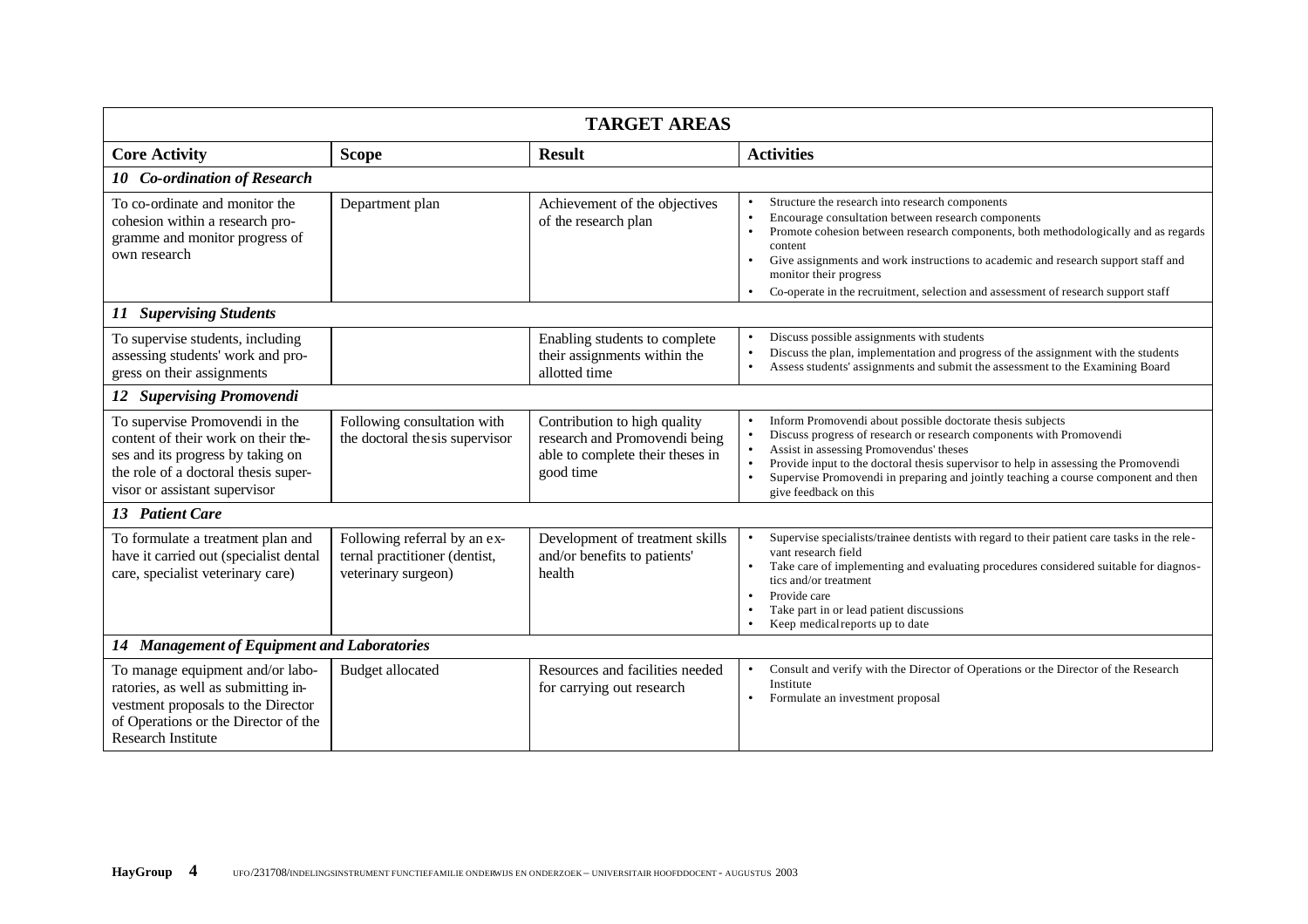| <b>TARGET AREAS</b>                                                                                                                  |              |                                                                                                                                                             |                                                                                                                                                                                                                                                                                  |
|--------------------------------------------------------------------------------------------------------------------------------------|--------------|-------------------------------------------------------------------------------------------------------------------------------------------------------------|----------------------------------------------------------------------------------------------------------------------------------------------------------------------------------------------------------------------------------------------------------------------------------|
| <b>Core Activity</b>                                                                                                                 | <b>Scope</b> | <b>Result</b>                                                                                                                                               | <b>Activities</b>                                                                                                                                                                                                                                                                |
| 15 Social Service                                                                                                                    |              |                                                                                                                                                             |                                                                                                                                                                                                                                                                                  |
| To spread the department's knowl-<br>edge through various media                                                                      |              | Scientific knowledge that is<br>clear, understandable and appli-<br>cable for a wide audience, as<br>well as contributing to the posi-<br>tion of the group | Contribute to current social discussion from own area of expertise<br>Give lectures and interviews to various media                                                                                                                                                              |
| <b>Working Groups and Committees</b><br>16                                                                                           |              |                                                                                                                                                             |                                                                                                                                                                                                                                                                                  |
| To take part in and/or chair com-<br>mittees or working groups, as well<br>as perform allotted executive and<br>administrative tasks |              | Contribution to the development<br>of the faculty                                                                                                           | Prepare topics to be discussed in working groups or committees<br>Take part in committee meetings and working group meetings<br>Work out the details of certain topics in preparation for a subsequent meeting<br>Keep staff informed of matters discussed in the working groups |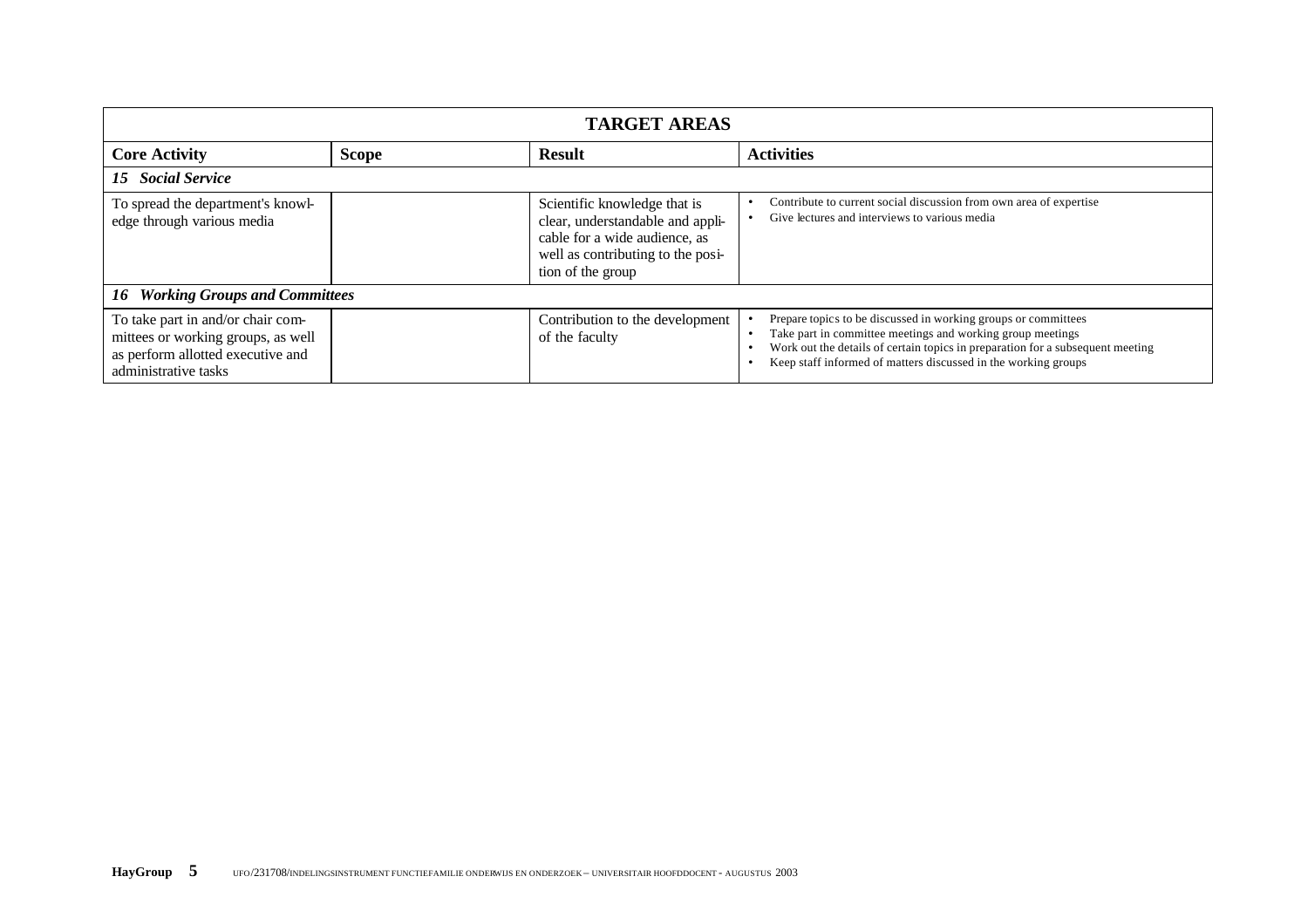## **Classification Criteria for Universitair hoofddocent (UHD)**

|                                          | <b>Job grade</b> | UHD <sub>1</sub>                                                                                                                                                                            | UHD <sub>2</sub>                                                                                                                                                     |
|------------------------------------------|------------------|---------------------------------------------------------------------------------------------------------------------------------------------------------------------------------------------|----------------------------------------------------------------------------------------------------------------------------------------------------------------------|
| <b>Classification</b><br><b>Criteria</b> |                  |                                                                                                                                                                                             |                                                                                                                                                                      |
|                                          | <b>Teaching</b>  | Initiates and develops the plan, content and teaching for a substantial part of<br>the chair's curriculum.                                                                                  | Develops allocated course components based on established framework, con-<br>tent and teaching.                                                                      |
|                                          |                  | Formulates proposals for improvement with reference to the educational<br>evaluation of course components and implements them.                                                              | Formulates proposals for improvement with reference to the educational<br>evaluation of the allotted course components.                                              |
|                                          | <b>Research</b>  | Co-ordinates and bears responsibility for producing a research programme or<br>bears responsibility for planning and developing a specialist research project<br>spread over several years. | Co-ordinates and bears responsibility for producing cohesive research pro-<br>jects that form an important part of a research programme.                             |
|                                          |                  | Acts as assistant doctoral thesis supervisor for Promovendi.                                                                                                                                | Supervises academic staff as regards the content of their research.                                                                                                  |
|                                          | Organisation     | Manages part of the department or carries out mandated management tasks<br>for the Hoogleraar, for example, conducting assessment meetings or drafting<br>the budget for the department.    | Performs managerial and/or administrative tasks that go beyond the depart-<br>ment, for example managing an educational committee or co-ordinating a<br>course, etc. |

#### **Classification Rules for UHD**

- UHD 2 applies if all the criteria described for UHD 2 are met
- UHD 1 applies if the criteria 'Teaching' and 'Research' are met as described for UHD 1 and if the criterion 'Organisation' is met as described for UHD 1 or 2

# **UHD job variants**

• Programme Leader

A Programme Leader's job is to develop and co-ordinate a research programme in a research institute, with the aim of contributing to the development of scientific knowledge and understanding in a particular field of research. A Programme Leader's job can be partially compared with that of Director of a Research Institute and, in practice, is often as a role or part of the job of a UHD.

The comparison as regards content with the **Director of a Research Institute** relates in particular to the targets 'Internationalisation', 'Development of Research', 'Organising Research', 'Research Process' and 'Quality Control for Research'. A Programme Leader's research programme is more limited in scope and complexity than the research programme of the institute associated with the job grade of Director of Research Institute 3. The Programme Leader should therefore be classified as being one job grade lower than Director of Research Institute 3.